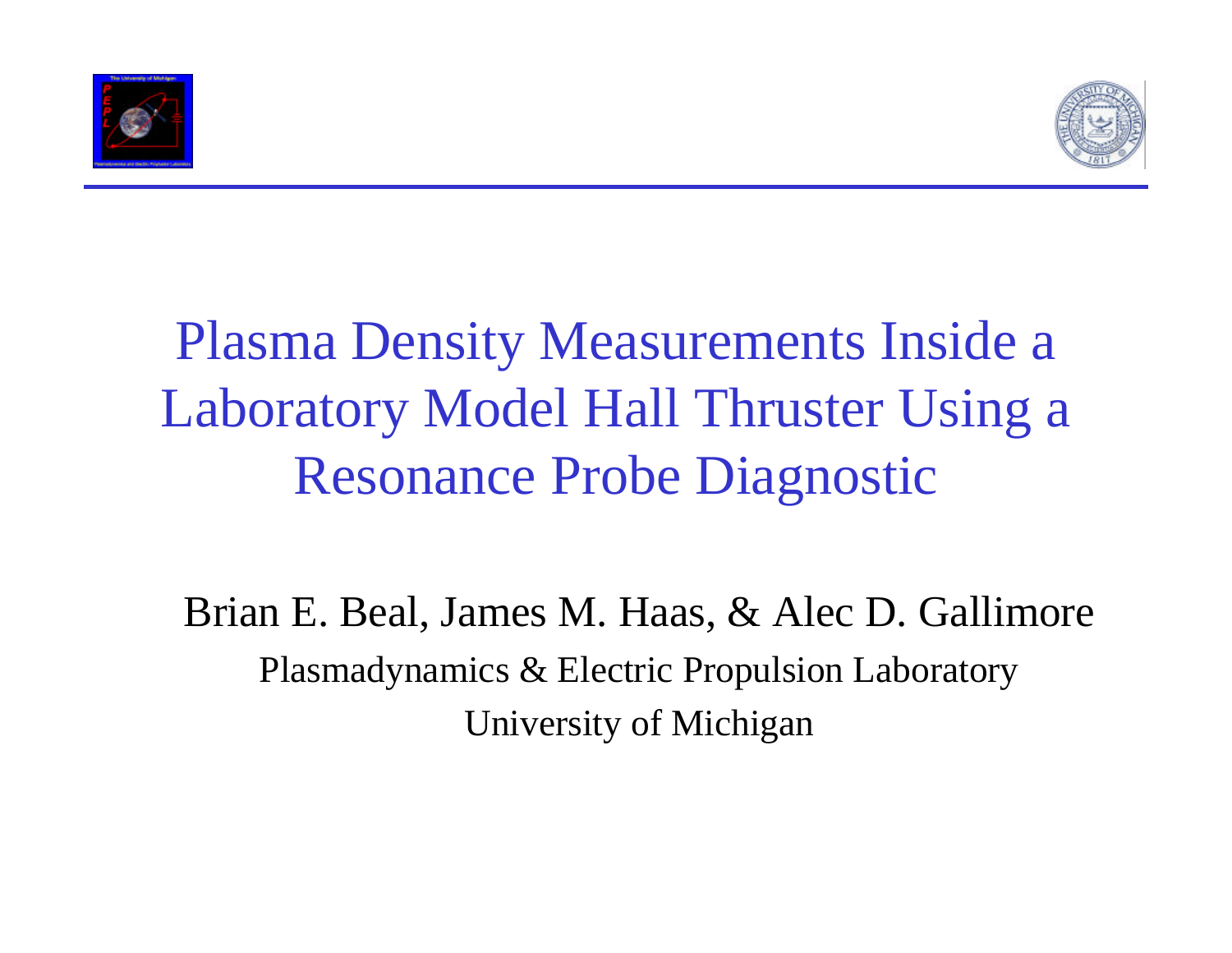



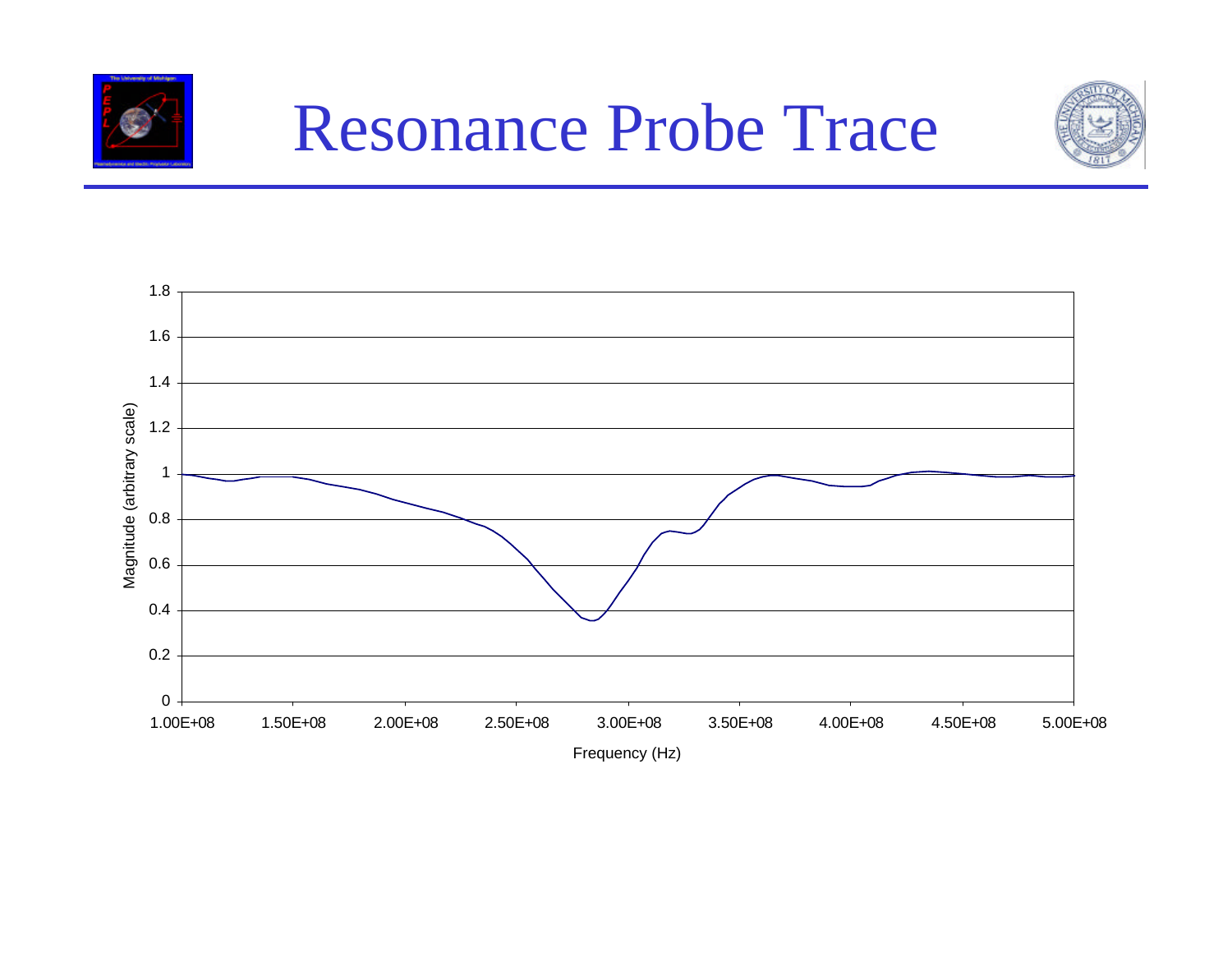

## Plasma Models



## Old Model:

## New Model:

Resonance at upper hybrid frequency

$$
\left.w_{uh}\right.^2 = \left.w_p\right.^2 + \left.w_{ce}\right.^2
$$

$$
w_p^2 = e^2 n_e / e_0 m_e
$$

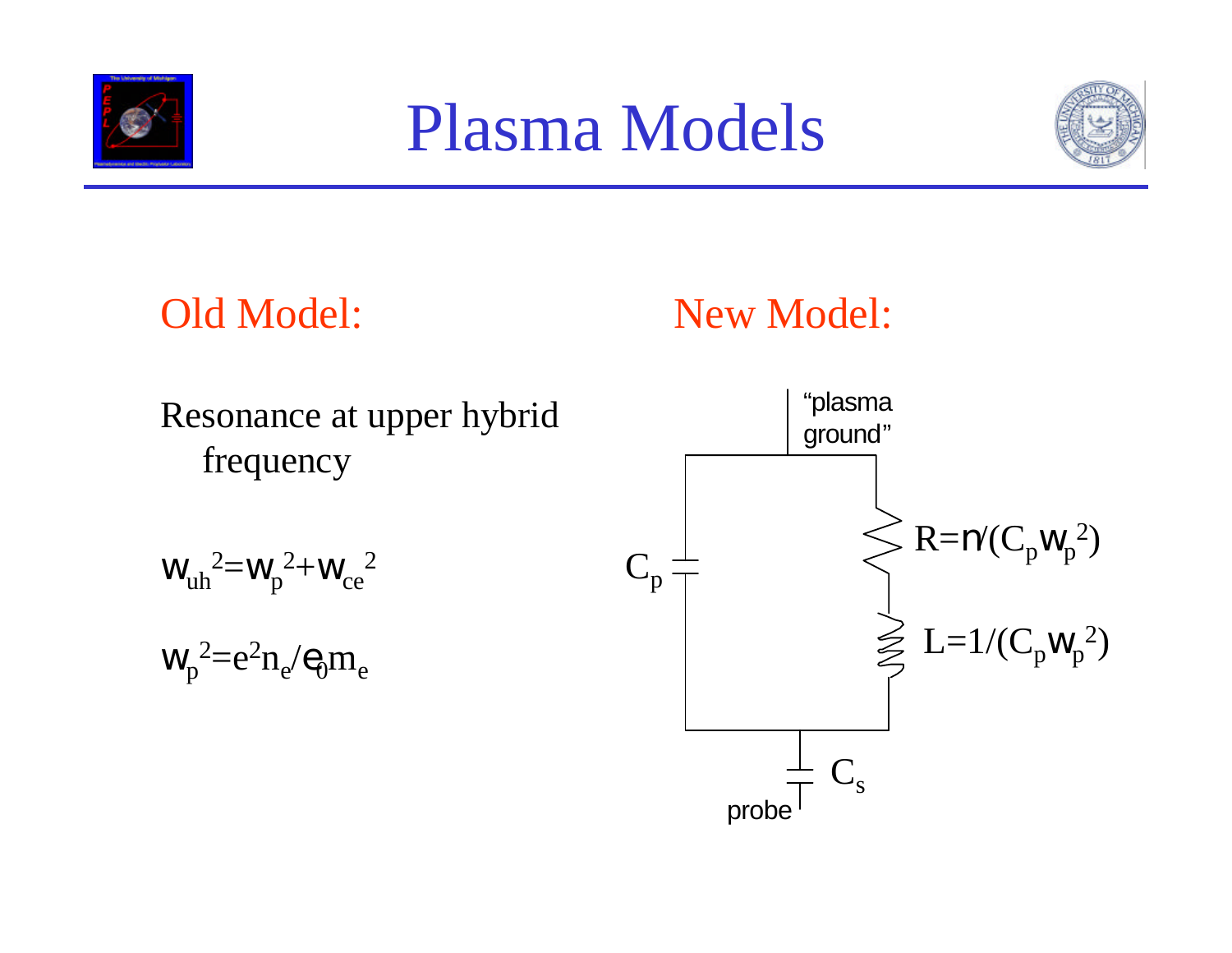



$$
\left(\frac{\mathbf{w}_r}{\mathbf{w}_p}\right)^2 = \frac{(2+\mathbf{V}) - \left(\frac{\mathbf{n}}{\mathbf{w}_p}\right)^2 (1+\mathbf{V}) - \sqrt{\left[\left(\frac{\mathbf{n}}{\mathbf{w}_p}\right)^2 (1+\mathbf{V}) - (2+\mathbf{V})\right]^2 - 4(1+\mathbf{V})}}{2(1+\mathbf{V})}
$$

 $\mathsf{c}=\mathsf{C}_\mathrm{s}/\mathsf{C}_\mathrm{p}$  $v =$  electron-neutral collision frequency  $W_r$ = resonant frequency  $W_p$ = plasma frequency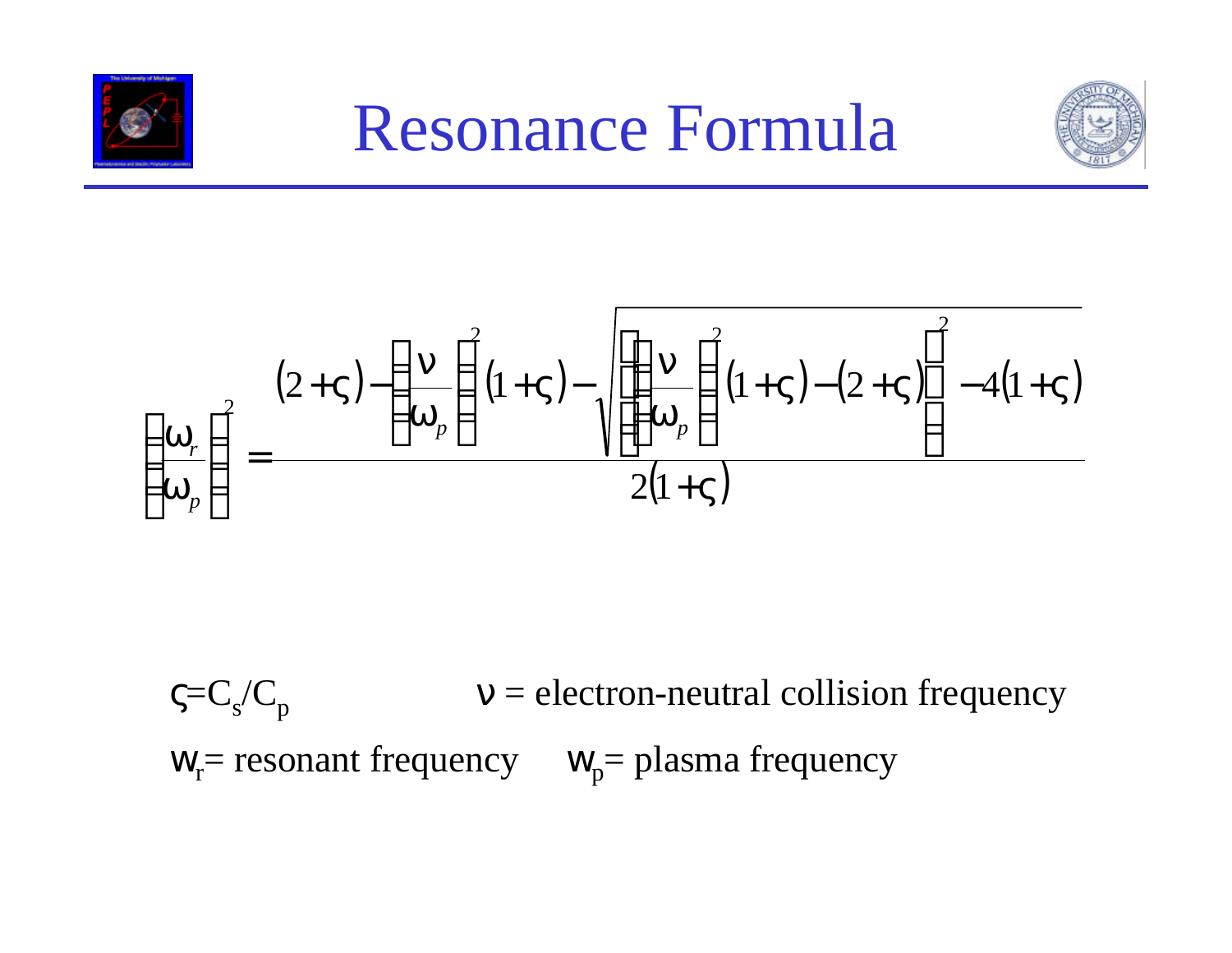





- Assume a thin sheath
	- ~ 5 times Debye length

 $C_s = e_0 A_p / s$ 



• Probe is small compared to bulk plasma Model as spherical capacitor

$$
C_p=4p\boldsymbol{e}_0\boldsymbol{r}
$$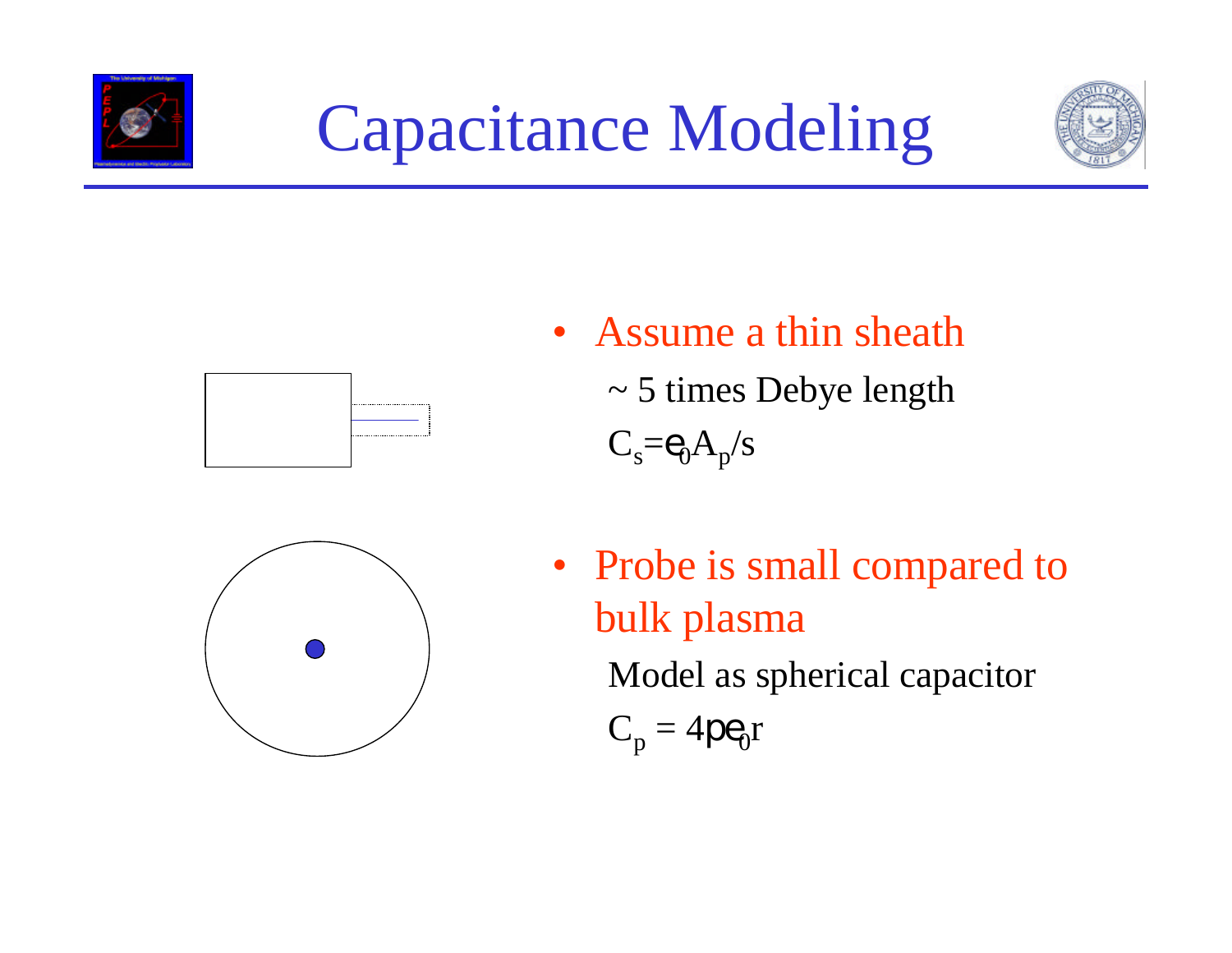



Combining the expression for the Debye length,  $l_{\rm D} = (e_0 K T_{\rm e}/n e^2)^{1/2}$ , with the expressions for  $C_{\rm s}$  and  $C_{\rm p}$  gives:

$$
\mathbf{V} = \frac{\mathbf{w}_p}{10} \sqrt{\frac{m_e A_p}{KT_e \mathbf{p}}}
$$

The collision frequency is estimated using the halfwidth of the resonant peak:

$$
\Delta \mathbf{w} = \sqrt{2}\mathbf{n}
$$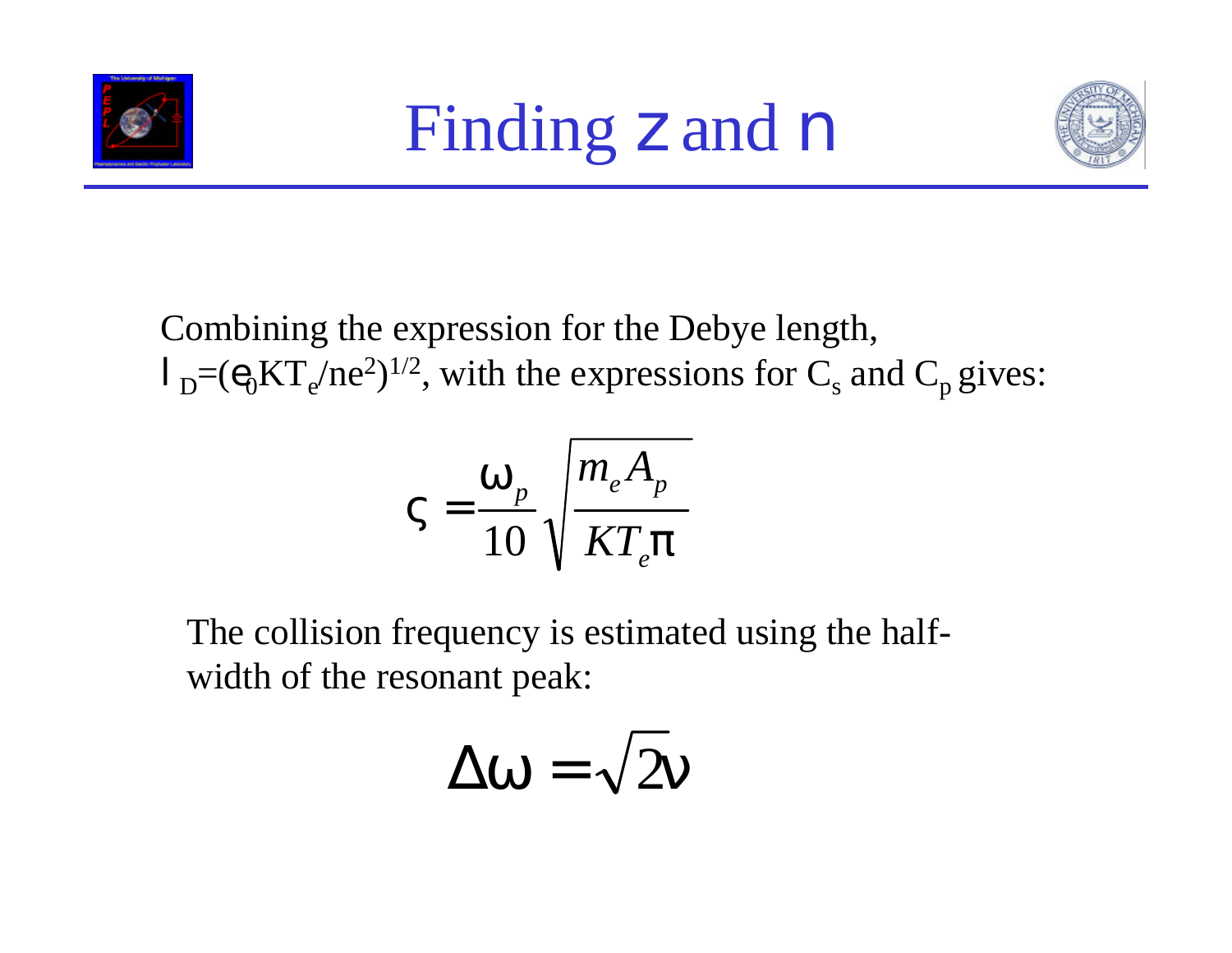



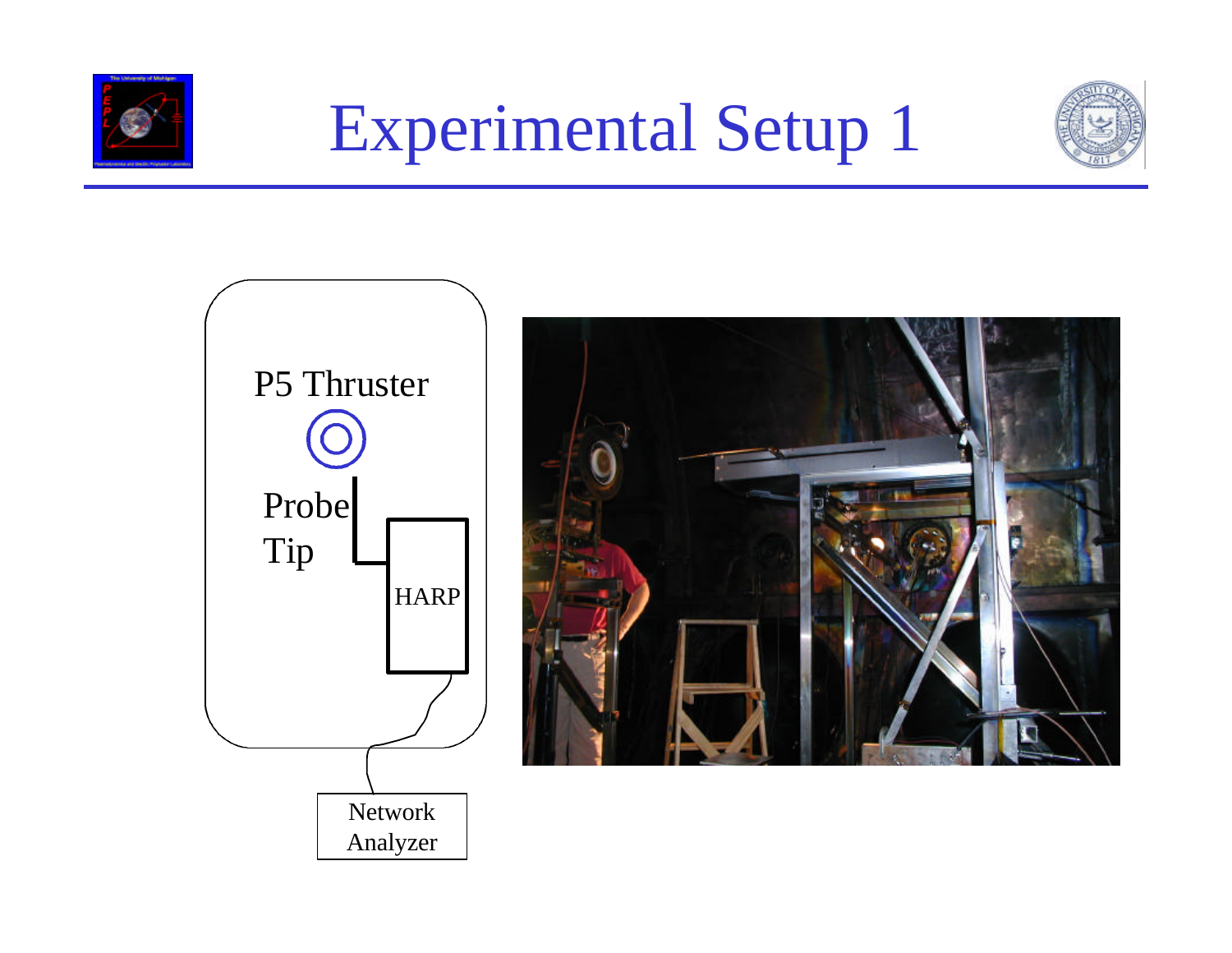





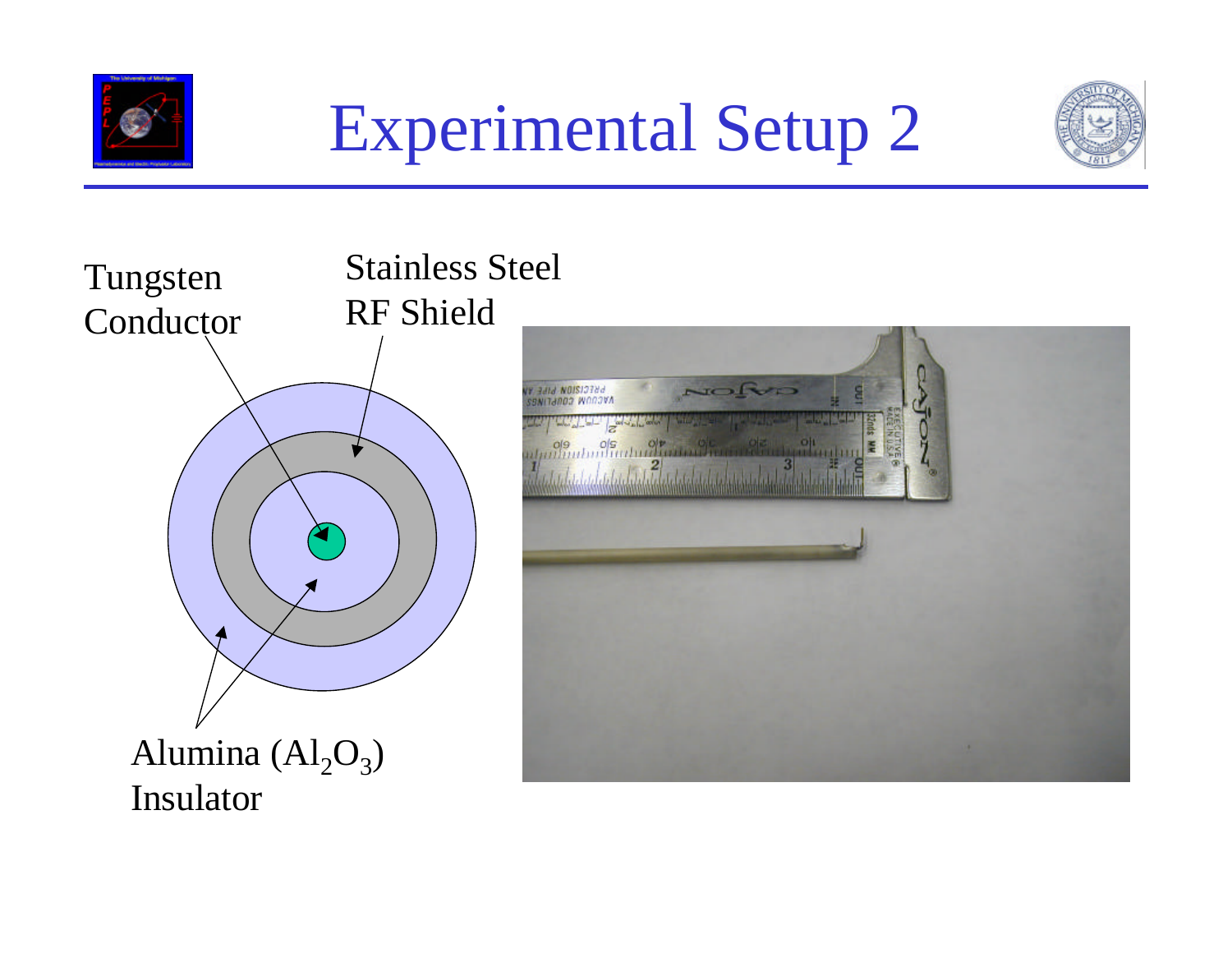